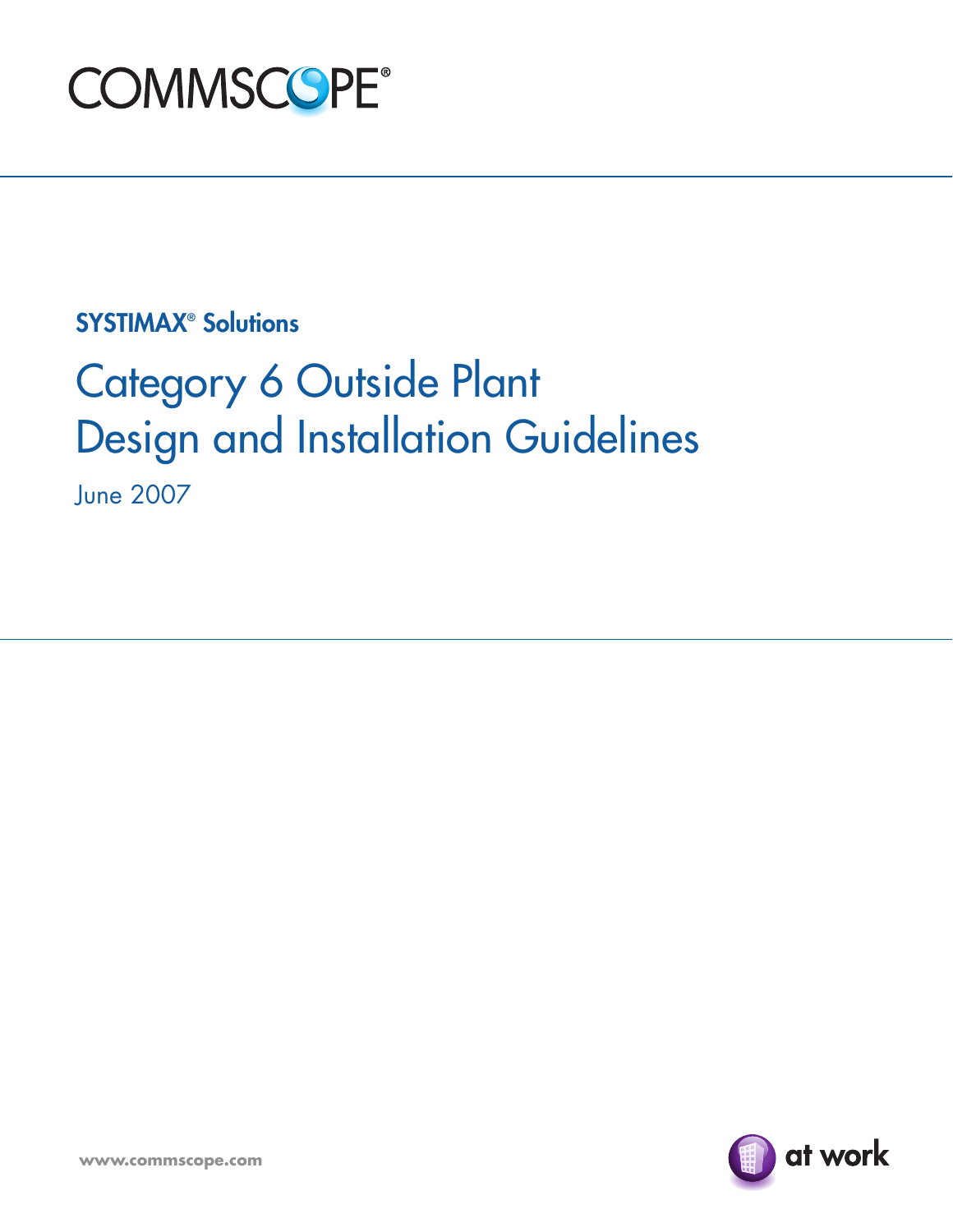### **Contents**

| Overview                      |  |
|-------------------------------|--|
| <b>Design Options</b>         |  |
| <b>Cable Blocking</b>         |  |
| <b>Protector Installation</b> |  |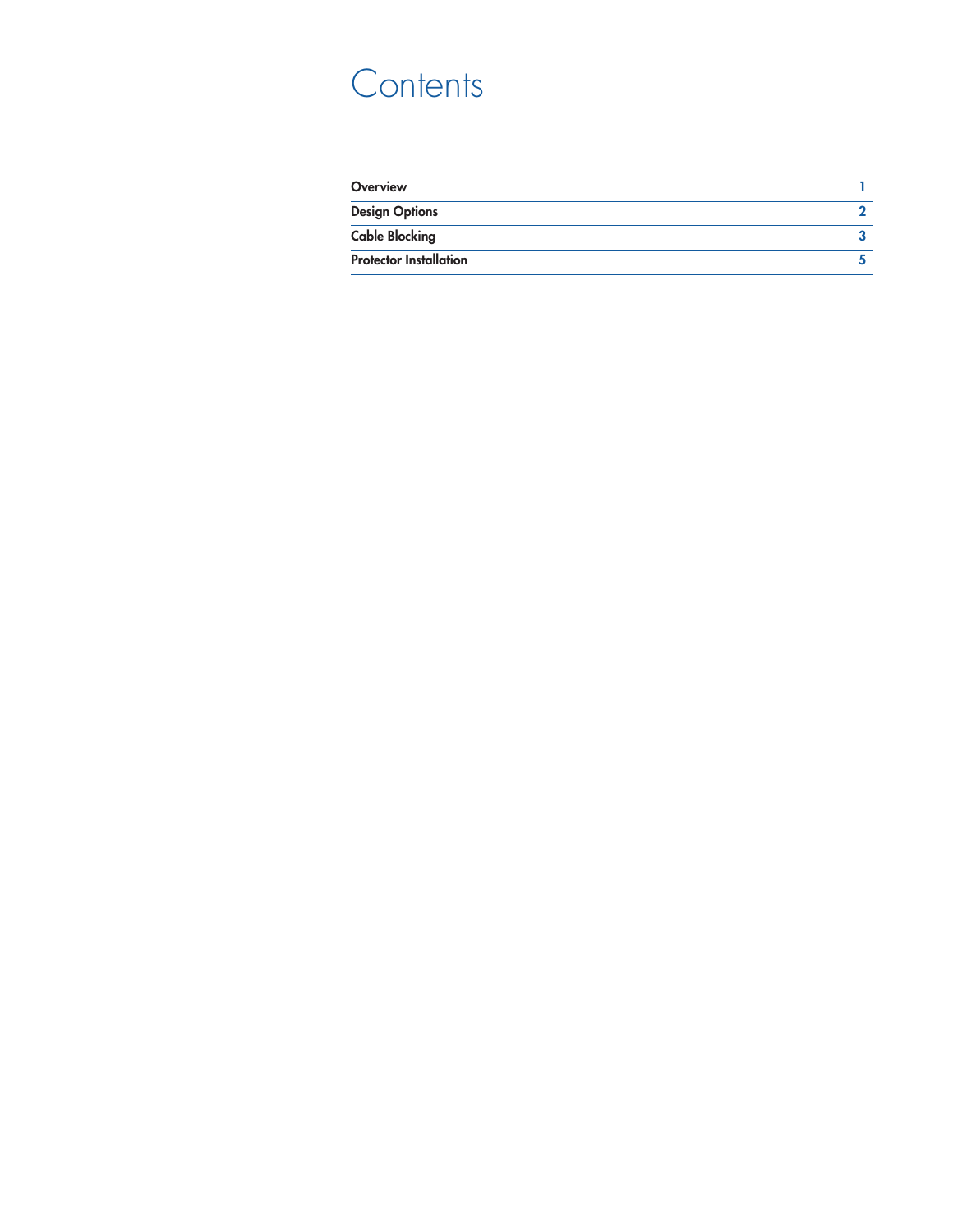### **Overview**

The SYSTIMAX Category 6 OSP solutions can be used when Channels are needed to locations outside the normal protection of a building. Typical applications are for adjacent buildings, parking garage terminals, guardhouses, outdoor wireless Access Points.

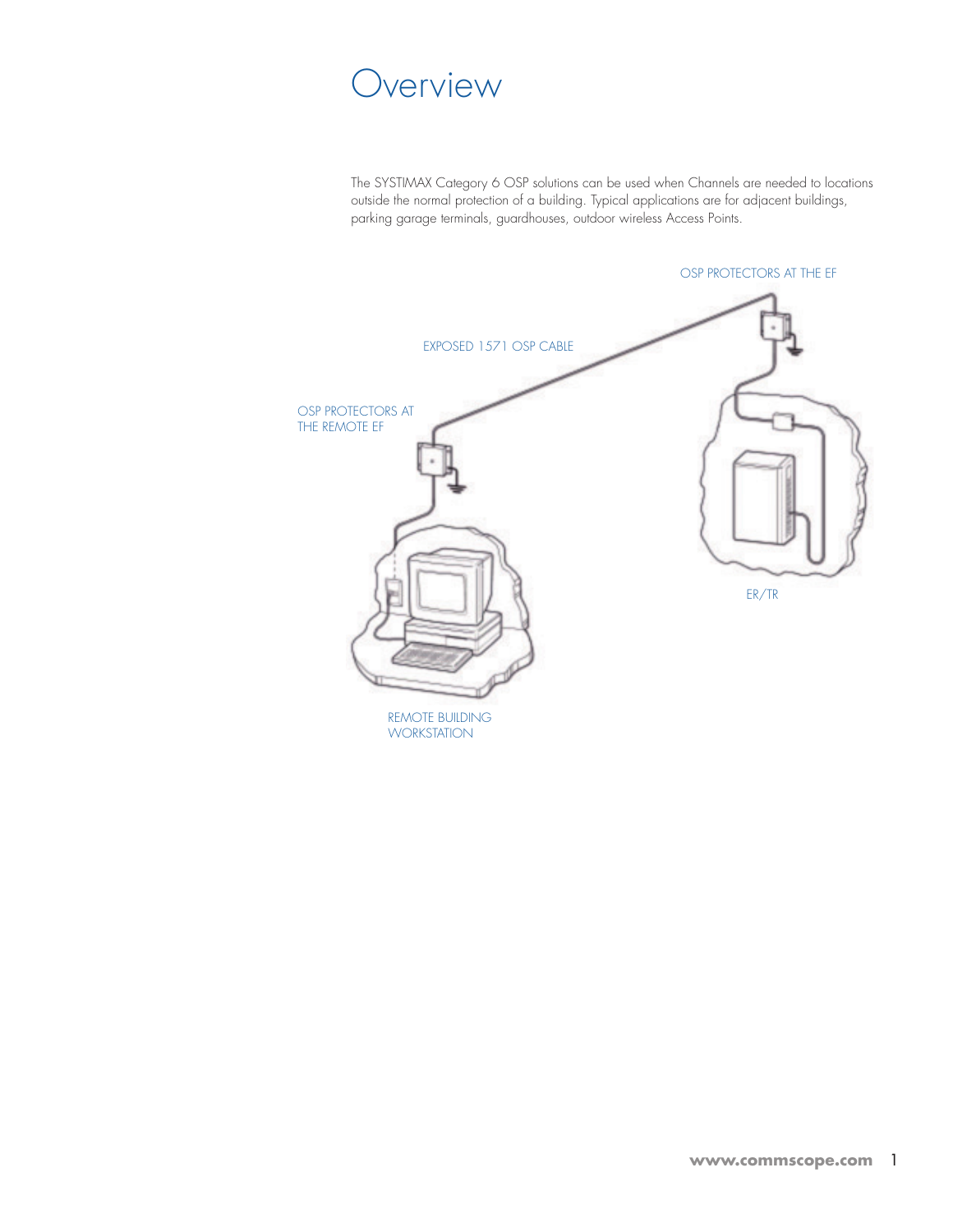### Design Options

Standards based configurations up to 100 meters having up to 4 connections meet Category 6 (Class E) specifications. When an outside line is considered exposed, a protector must be installed at each end to intercept and ground hazardous voltages and currents. The protectors also terminate the OSP cable and connect it to an approved building cable.

Local code requirements must be followed. Typical code requirements include terminating the OSP cable within 50 feet of entering the building, and common bonding with the electrical systems. The 1571 OSP cable does not have an aerial support strand or rodent protection. These must be included with the design as needed.



| <b>Channel Element</b> | <b>C6 OSP Products</b>                                                                                                   |
|------------------------|--------------------------------------------------------------------------------------------------------------------------|
| a – Work area cord     | GS8E                                                                                                                     |
| b - Remote zone cable  | 1071/2071/3071<br>1081/2081/3081                                                                                         |
| $c$ – OSP cable        | 1571                                                                                                                     |
| $d$ – EF cable         | 1071/2071/3071<br>1081/2081/3081                                                                                         |
| e – Equipment cord     | GS8E                                                                                                                     |
| Protector              | Category 6 16V (LAN - See Note 2)<br>Category 6 16V w/PoE (LAN e/PoE - See Note 3)<br>Category 6 235V (Analog Telephone) |

- 1 Details of connectors and a, b, d, and e can be found in the SYSTIMAX PS/GS Design Guidelines and Installation Guidelines.
- 2 VoIP phones, not powered by PoE, should use the Category 6 16V LAN protector
- 3 It is imperative to determine whether PoE power is being deployed per IEEE 802.3af Alternative A or B prior to the installation of protectors:
	- a. Category 6 w/PoE Protectors support the following PoE devices:
		- All Midspan devices because they only supply power per Alternative B. All SYSTIMAX PoE devices are Midspan.
		- Endspan devices adjusted to supply power per Alternative B
	- b. Category 6 w/PoE Protectors do not support the following PoE devices:
		- Endspan devices adjusted to supply power per Alternative A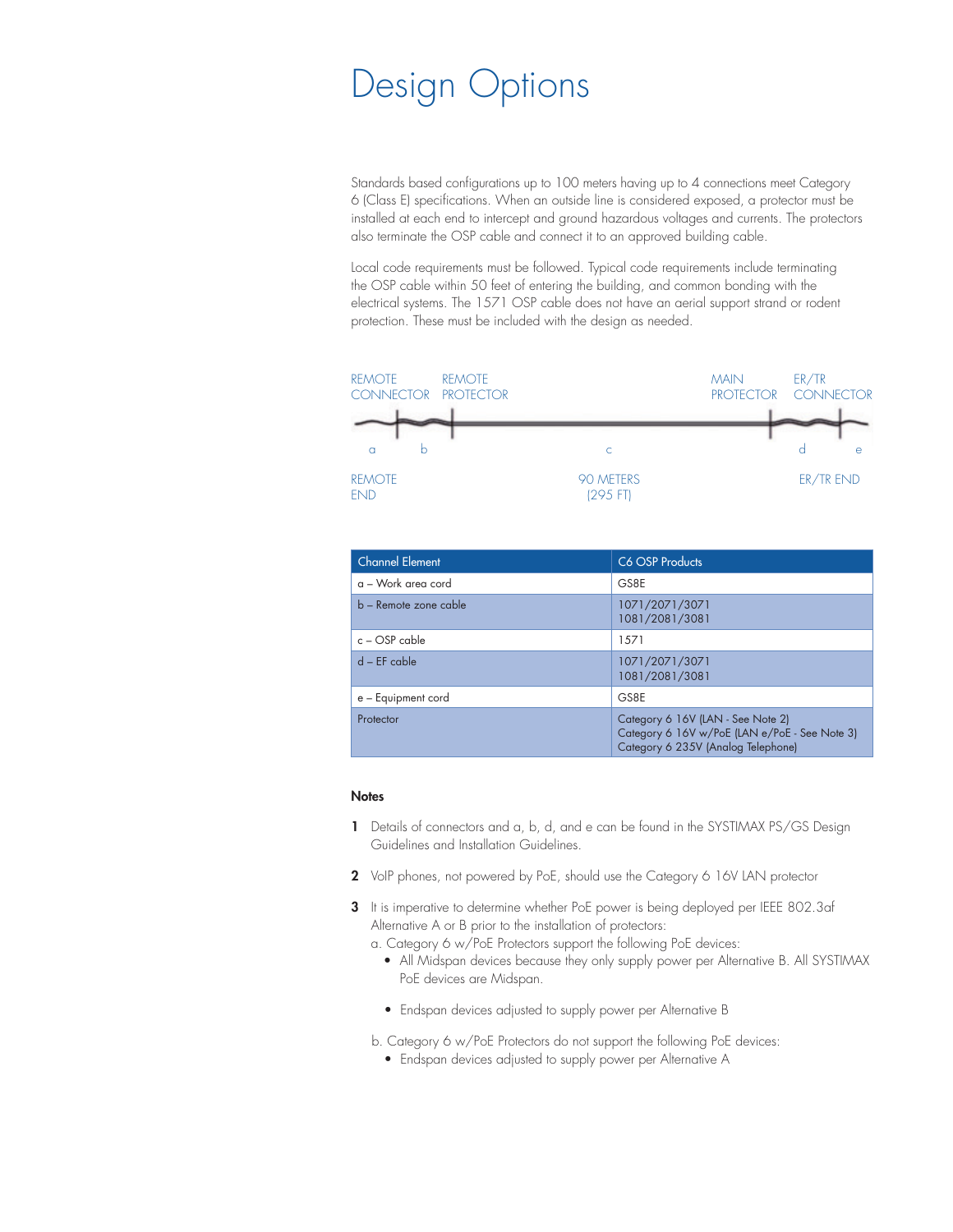# Cable Blocking

The water repelling gel may leak from the end, so it should be blocked before termination. A vertical drop to the protector and/or high temperatures may aggravate this. After removing the jacket end, carefully wipe the excess gel from the end, and then follow the steps below.





4 Tightly tie wrap the

end of the tube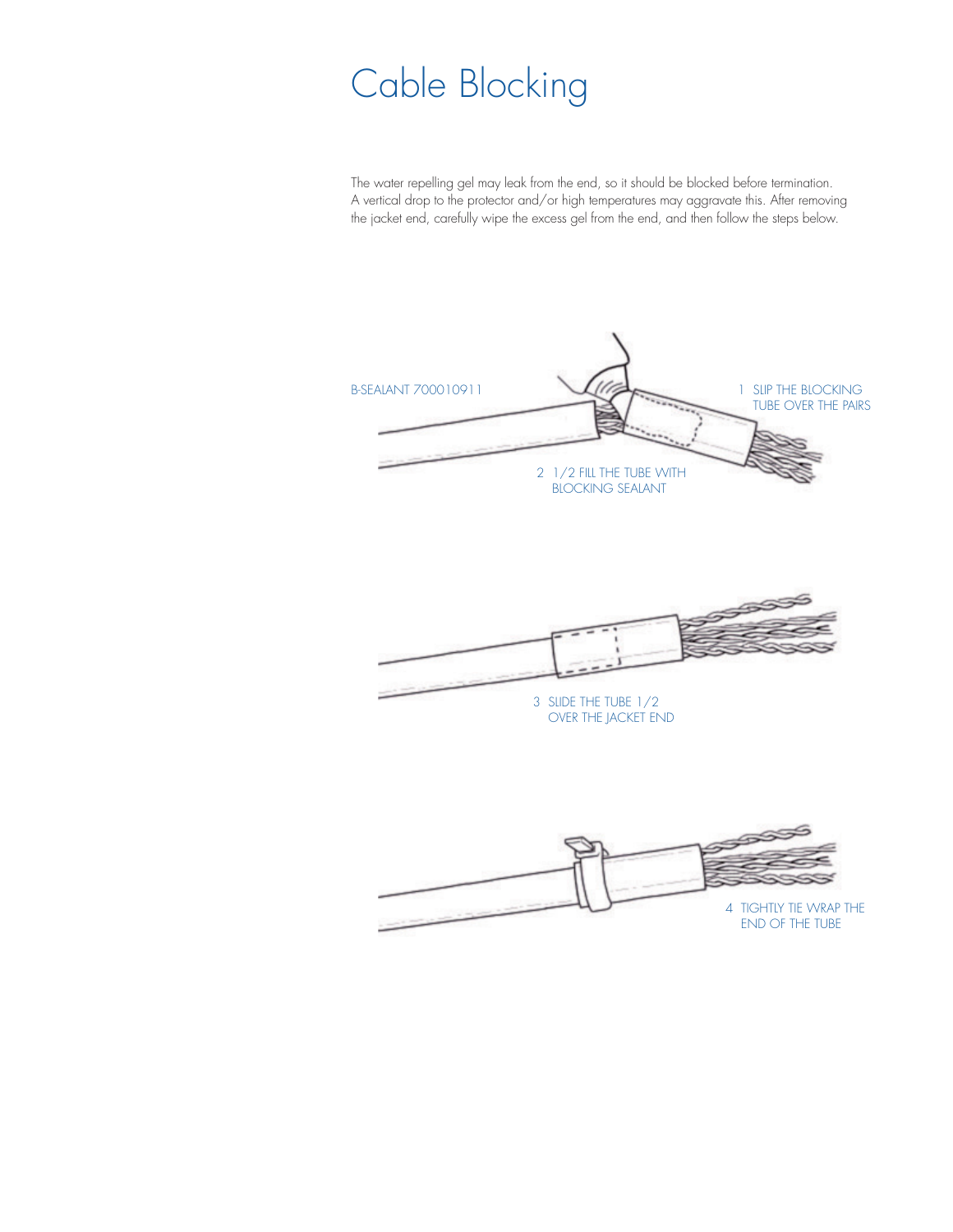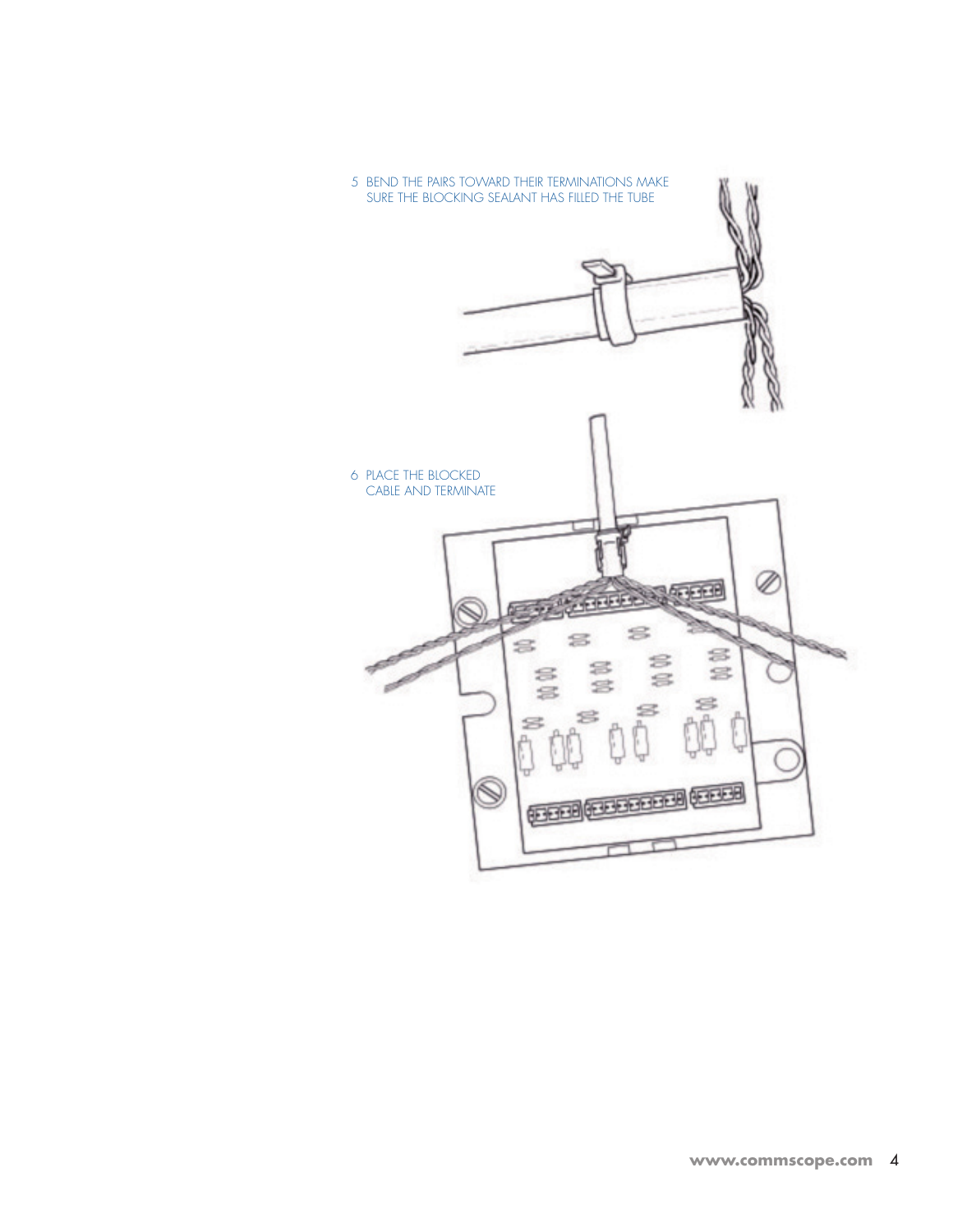## Protector Installation

### 1 Remove lid 18888888 **EBBBB** 1 888888 3 S s g  $\n *00*\n *00*\n$ ti ti  $\n *00*\n *00*\n *00*\n *00*\n *00*\n *00*\n *00*\n *00*\n *00*\n *00*\n *00*\n *00*\n *00*\n *00*\n *00*\n *00*\n *00*\n *00*\n *00*\n *00*\n *00*\n *00*\$  $\n *0*\n *0*\n$ s s s 888 ß 3 Install holding screw with star washer

#### 2 Install starting screw with eyelet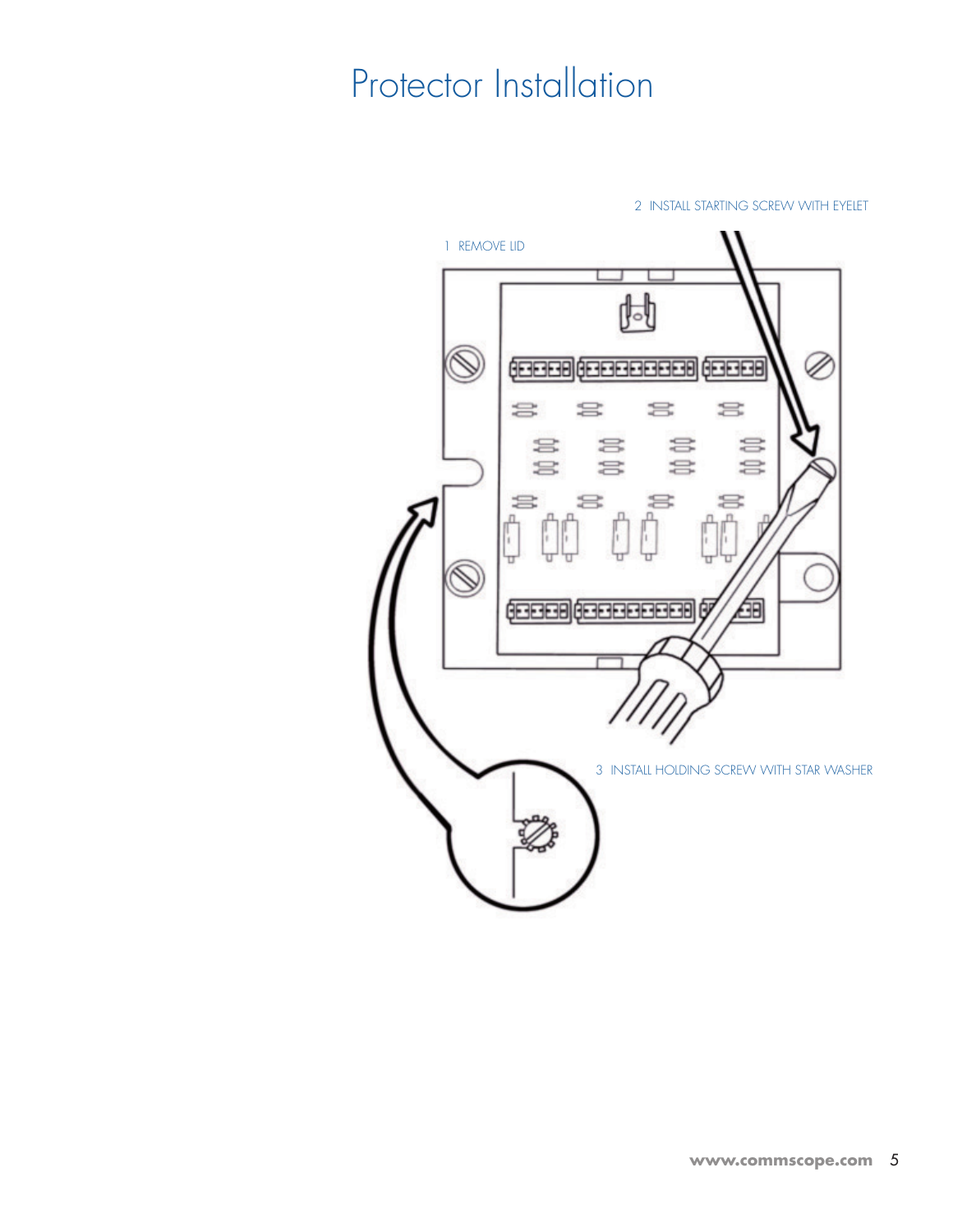#### If two or more protectors are used in the same location, they should be bonded directly together



**Notes** 

Only the rightmost protector is bonded to ground (see page 9)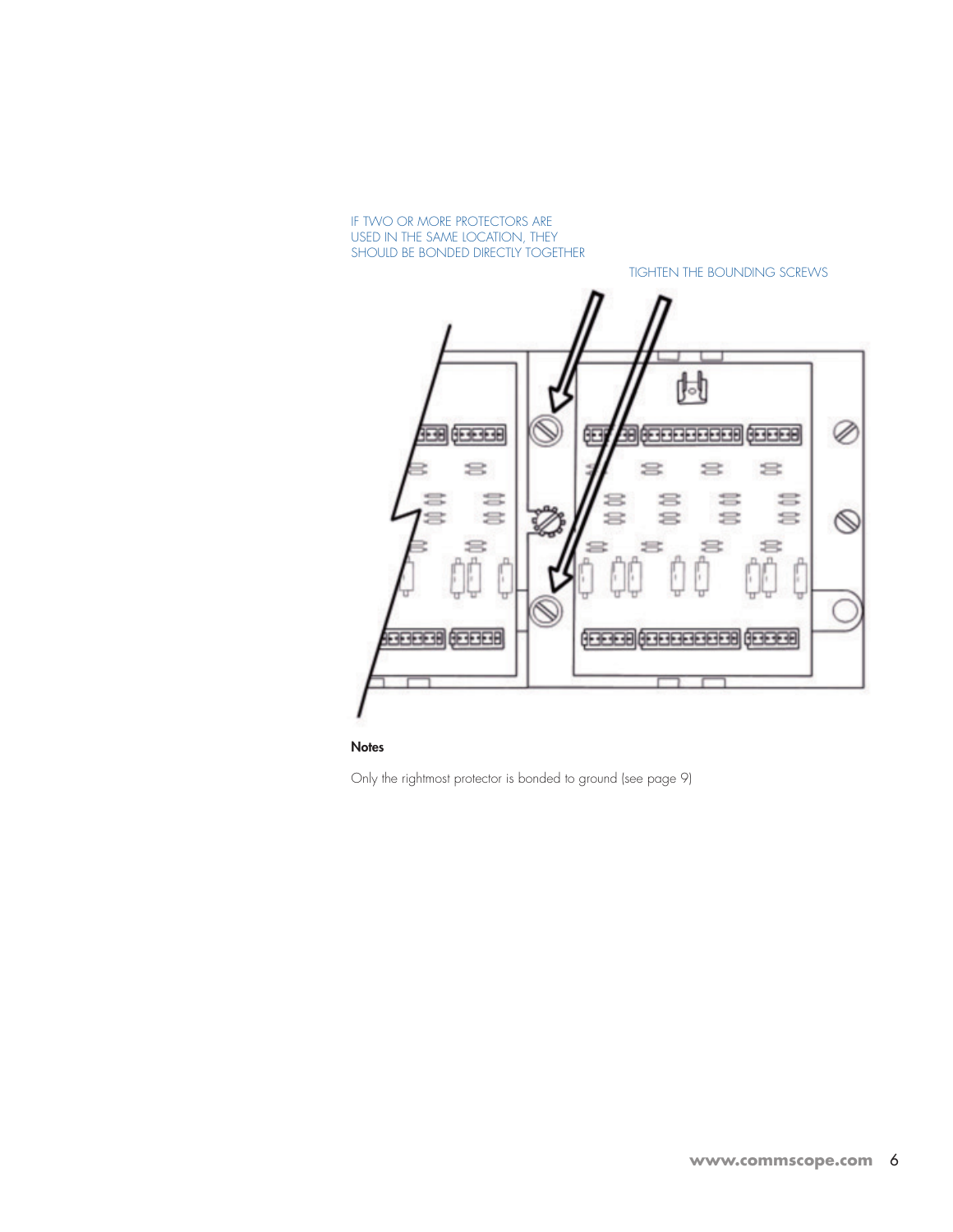4 Place OSP cable into the holding clip and terminate the pairs (This is the LINE side) Do not allow pairs to twist into each other if crossing over Maintain pair twists up to the point of termination



- 1 The pair positions are marked on the circuit board. Every other position is skipped.
- 2 The PoE protector has the Blue and Brown pair protection set at 62 volts (IEEE 802.3af Alternative B) to allow for power feed.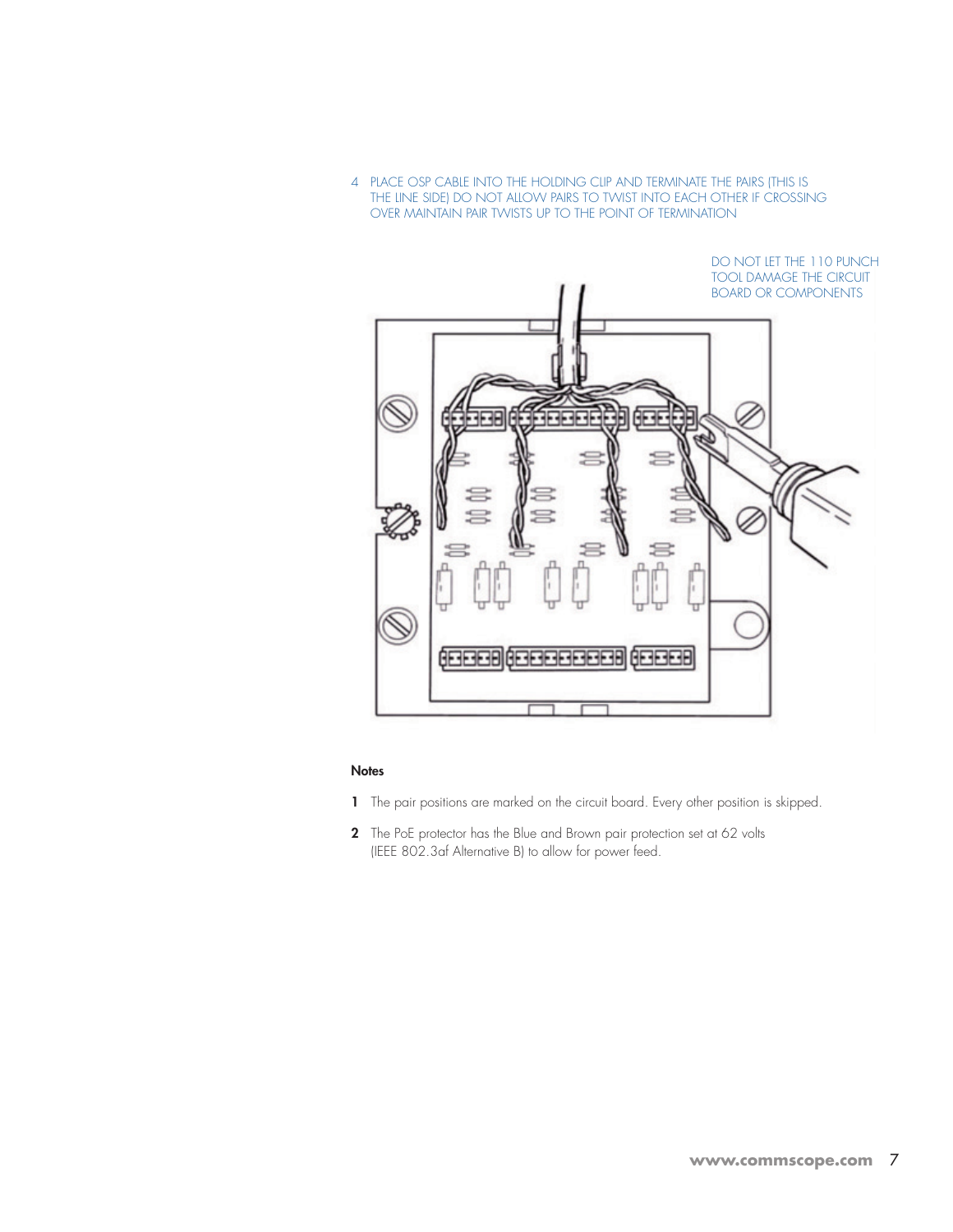#### 5 Place building cable into the hole position and terminate the pairs (this is the EQUIPMENT side)



#### **Notes**

Do not try to force 1081/2081/3081 cable into the hole position. End the jacket at the hole.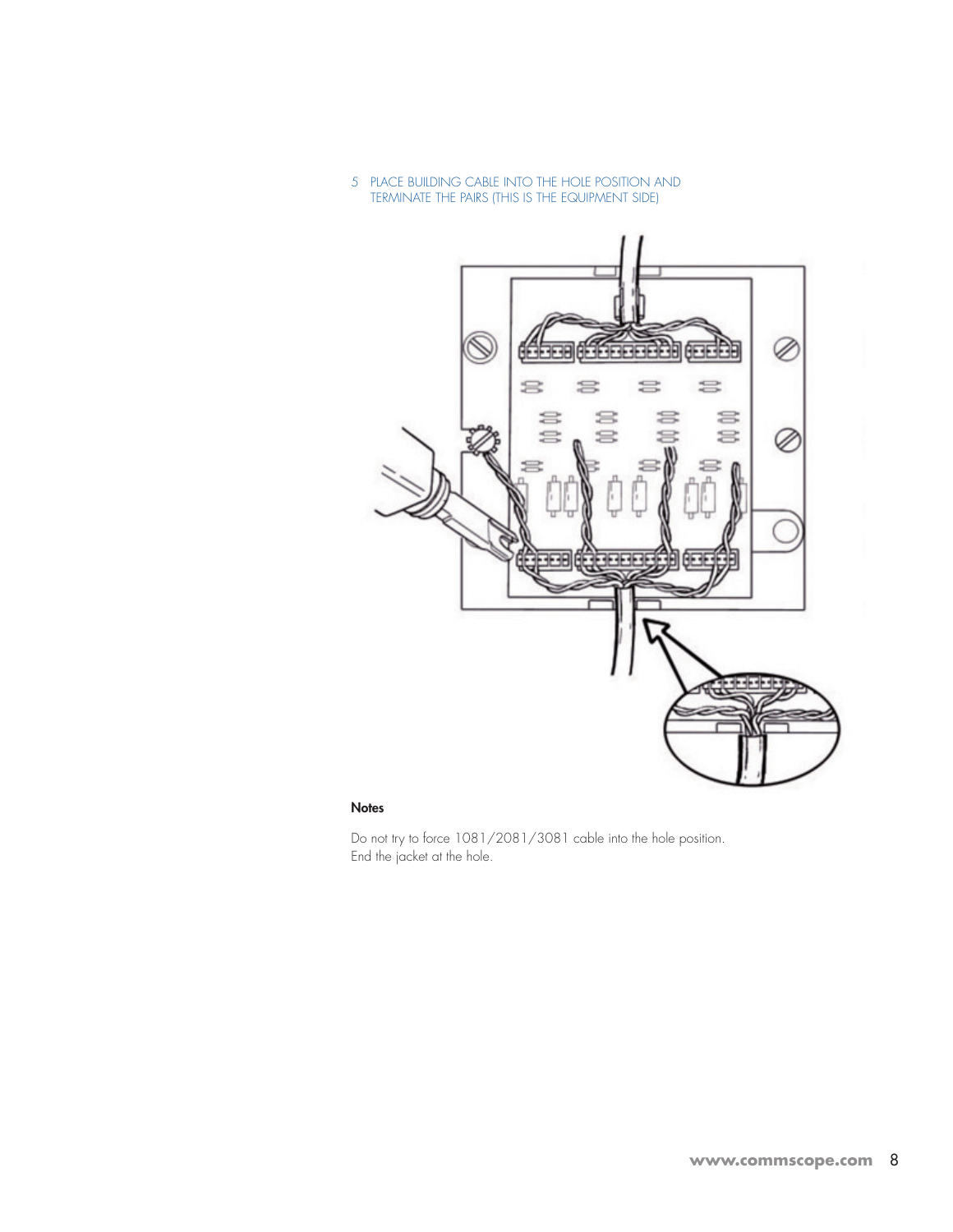#### 6 Bond to the local GROUND with minimum 14 AWG ground wire



- 1 Follow all local code requirements
- 2 The ground wire must be routed directly to the local ground with minimal bending and no excess
- 3 TIA 607 provides details for suitable grounding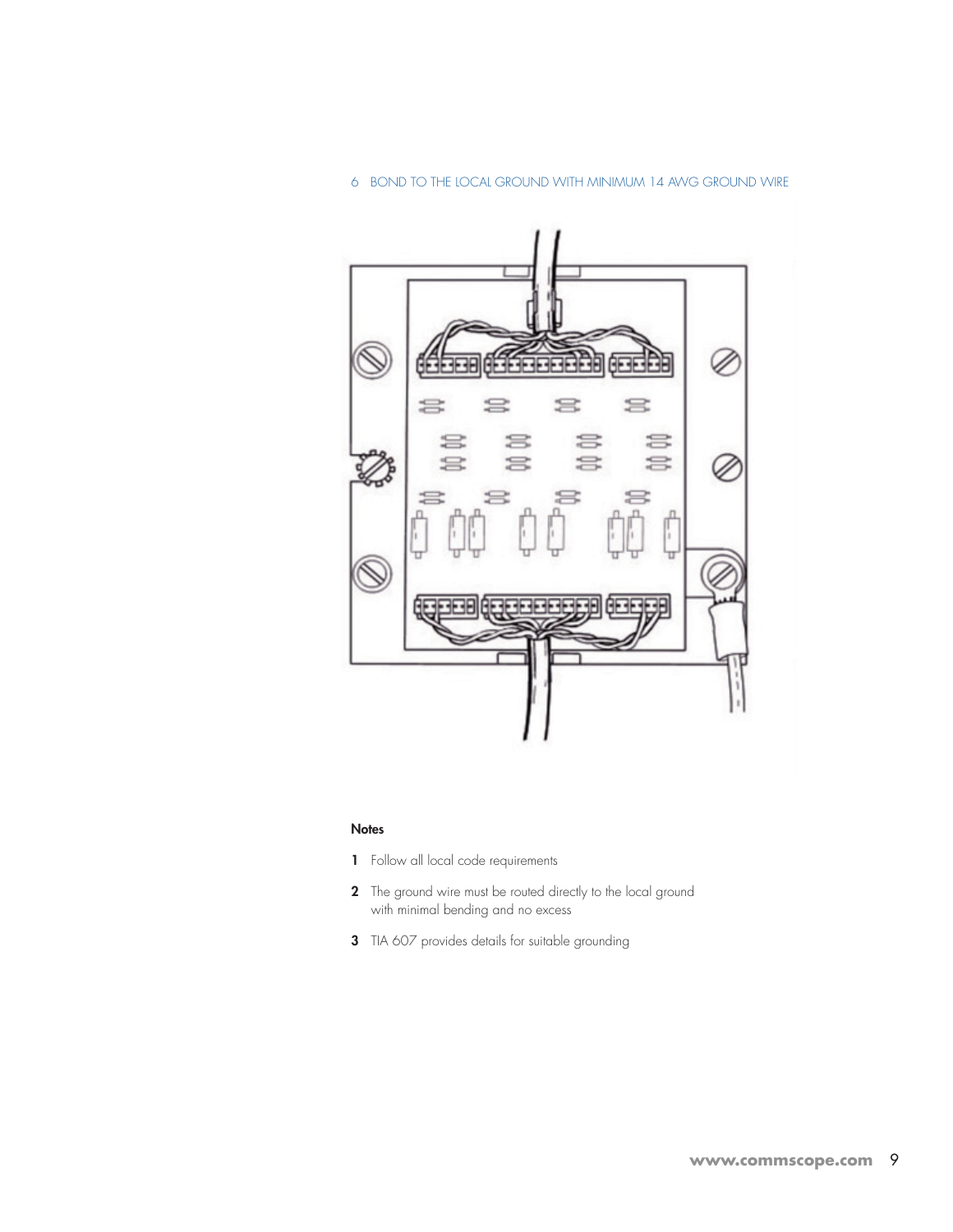#### 7 re-install lid



Make sure cables are properly positioned and supported